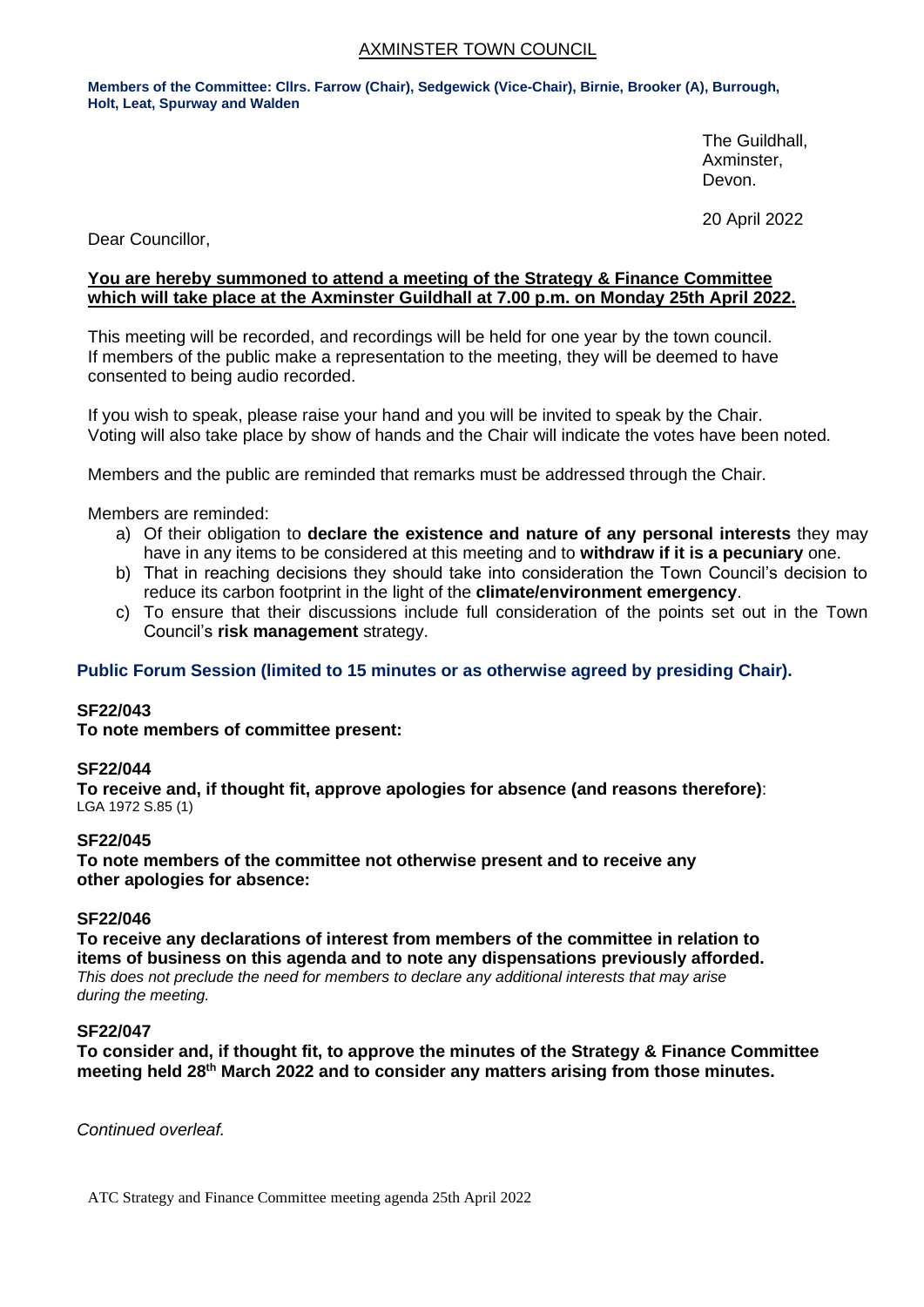# **SF22/048**

**To consider any matters listed on this agenda that Councillors consider should be dealt with as confidential business as per the provisions of The Public Bodies (Admission to Meetings) Act 1960.**

# **SF22/049**

## **To consider matters pertaining to Council's Risk Management and Assessment (RMA) procedure/protocol:**

a) To receive update on progress with the 2022-23 RMA workplan and to agree timetable for review and completion.

## **SF22/050**

# **To consider matters pertaining to Financial matters:**

a) To receive update on the Council's Annual Return (AGAR) submission for 21-22, to note timetable for completion and progression with internal & external auditing arrangements.

b) To consider initial virements between/into earmarked reserves as a result of the 21-22 financial year out-turn position; RFO to provide report to members of committee.

c) To consider the specific creation of an earmarked "Contested Election" reserve fund to safeguard the Town Council against unforeseen and unbudgeted election expenditure.

d) To consider a report on the availability of Section 106 / CIL funding to the Town Council for amenity and service projects within the Axminster Parish and to agree forward plan for reporting and acquisition of said funds to prevent any potential losses due to failure to meet spending deadlines.

## **SF22/051**

**To consider whether Axminster Town Council should seek to achieve accreditation under the NALC Quality Award Scheme (Foundation level):**

## **SF22/052**

**To consider whether Axminster Town Council should procure Asset Management/Play Inspection software for the improved governance & administration of both responsibilities:**

## **SF22/053**

**To consider whether Axminster Town Council should offer a "Livestreaming" service for all Council meetings for the wider benefit of residents of Axminster parish unable to attend said meetings; to further consider costs and staff resourcing to enable such activity to be undertaken:**

## **SF22/054**

**To consider update on the creation of the Axminster Town Council Strategic Plan for 2022-27:**

## **SF22/055**

**To consider any matters considered as urgent by presiding Chair for discussion/notation only:**

#### **SF 22/056**

*Vice-Chair to propose that under the provisions of the Public Bodies (Admission to Meetings) Act 1960, (as amended by the Local Government Act 1972 the public, (including the press) be excluded from the meeting as publicity would be prejudicial to the public interest by reason of the confidential nature of the business to be transacted.*

*Continued overleaf.*

ATC Strategy and Finance Committee meeting agenda 25th April 2022